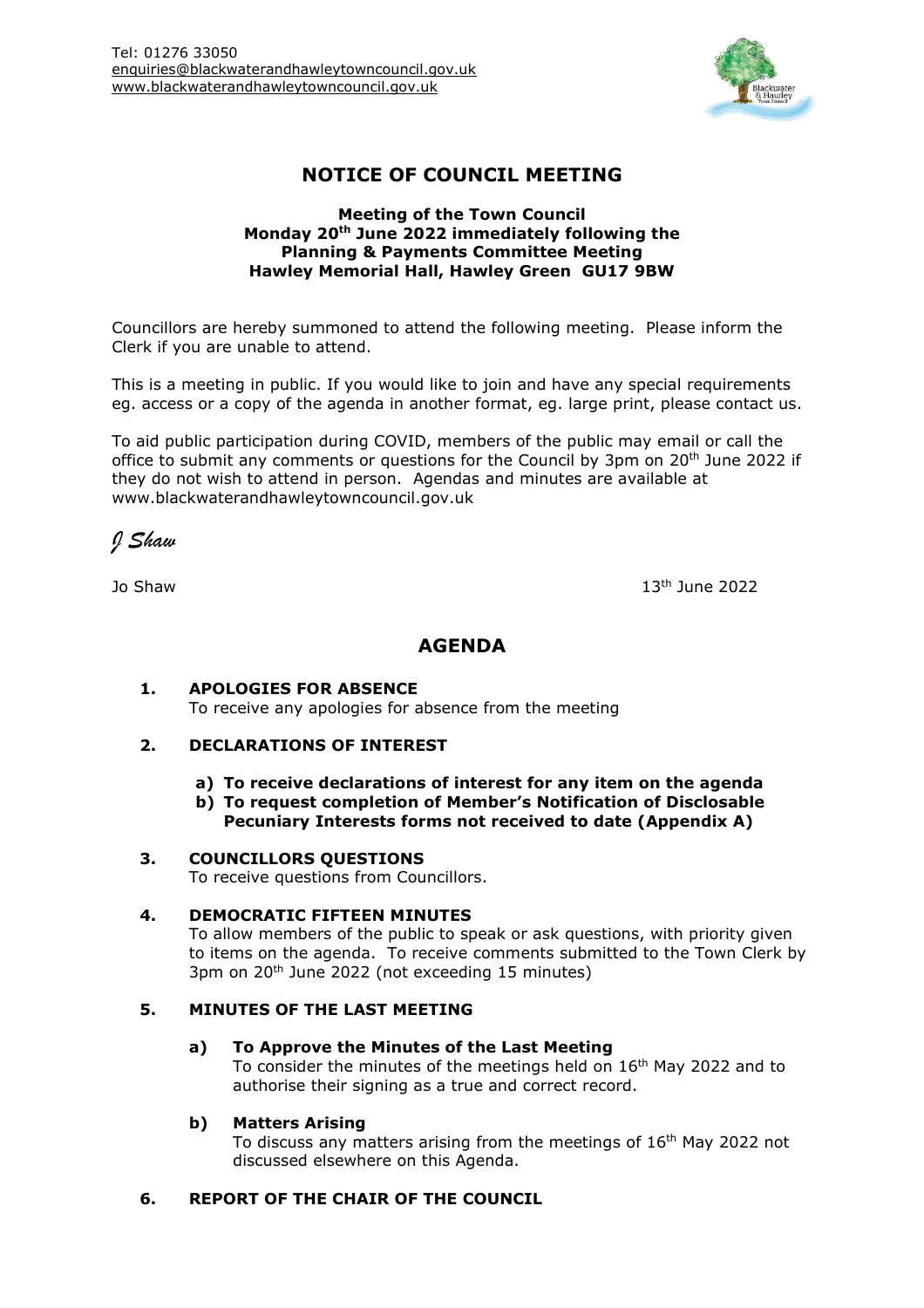## **7. REPORTS FROM REPRESENTATIVES ON OUTSIDE AND OTHER BODIES**

#### **8. TO RECEIVE AND CONSIDER REPORTS AND MINUTES OF COMMITTEES AND SUB-COMMITTEES**

• Planning & Payments Committee Meeting held on 30th May 2022

## **9. FINANCE 2021/22**

**a) Income and Expenditure Reports 31/03/2022** Councillors to receive the final financial report for the Year Ended 31 March 2022. **Appendix A**

#### b) **Internal Auditor's Report** To receive the Internal Auditor's report for the year ended 31st March 2022. **Appendix B**

- c) **AGAR 2021/22 – Annual Governance Statement 2021/22** Members to review 'Section 1 – Annual Governance Statement 2021/22' and to RECOMMEND on the signing of 'Section 1 – Annual Governance Statement 2021/22'. **Appendix C**
- d) **AGAR 2021/22 – Accounting Statements 2021/22** Members to review 'Section 2 – Accounting Statements 2021/22' and to RECOMMEND on the signing of Section 2 – Accounting Statements 2021/22. **Appendix D**

## **10. FINANCE 2022/23**

- **a) Detailed Income and Expenditure Reports 31/05/2022** Councillors to note the contents of the I&E report for period ended  $31<sup>st</sup>$ May 2022. **Appendix E**
- **b) Bank- Draft Cash and Investment Reconciliation 31/05/2022** Councillors to note the contents of the reconciliation report dated 31<sup>st</sup> May 2022. **Appendix F**

#### **11. ESTATES REPORT**

Councillors to receive and consider the contents of a written report from the Town Clerk on the work which has taken place since the last meeting of the Council and any future work for discussion. **Appendix G**

#### **12. BLACKWATER BUZZ**

Councillors to note the contents of the article submitted by the Town Clerk for the June 2022 edition of the Blackwater Buzz. **Appendix H**

#### **13. PARISH SIGNAGE**

Councillors to consider and discuss updating and/or installing 'Welcome to Blackwater' signs.

## **14. HAWLEY MEADOWS SANG REPORT 2021-22**

Councillors to note the contents of the Hawley Meadows SANG work report for 2021-22. **Appendix I**

## **15. OPERATION LONDON BRIDGE**

Operation London Bridge is the code name given to the passing of Her Majesty the Queen. Councillors to note the contents of the SLCC Advice Note and Action Plan and to consider and resolve the actions to be taken by the Town Council following the death of the Monarch. **Appendix J**